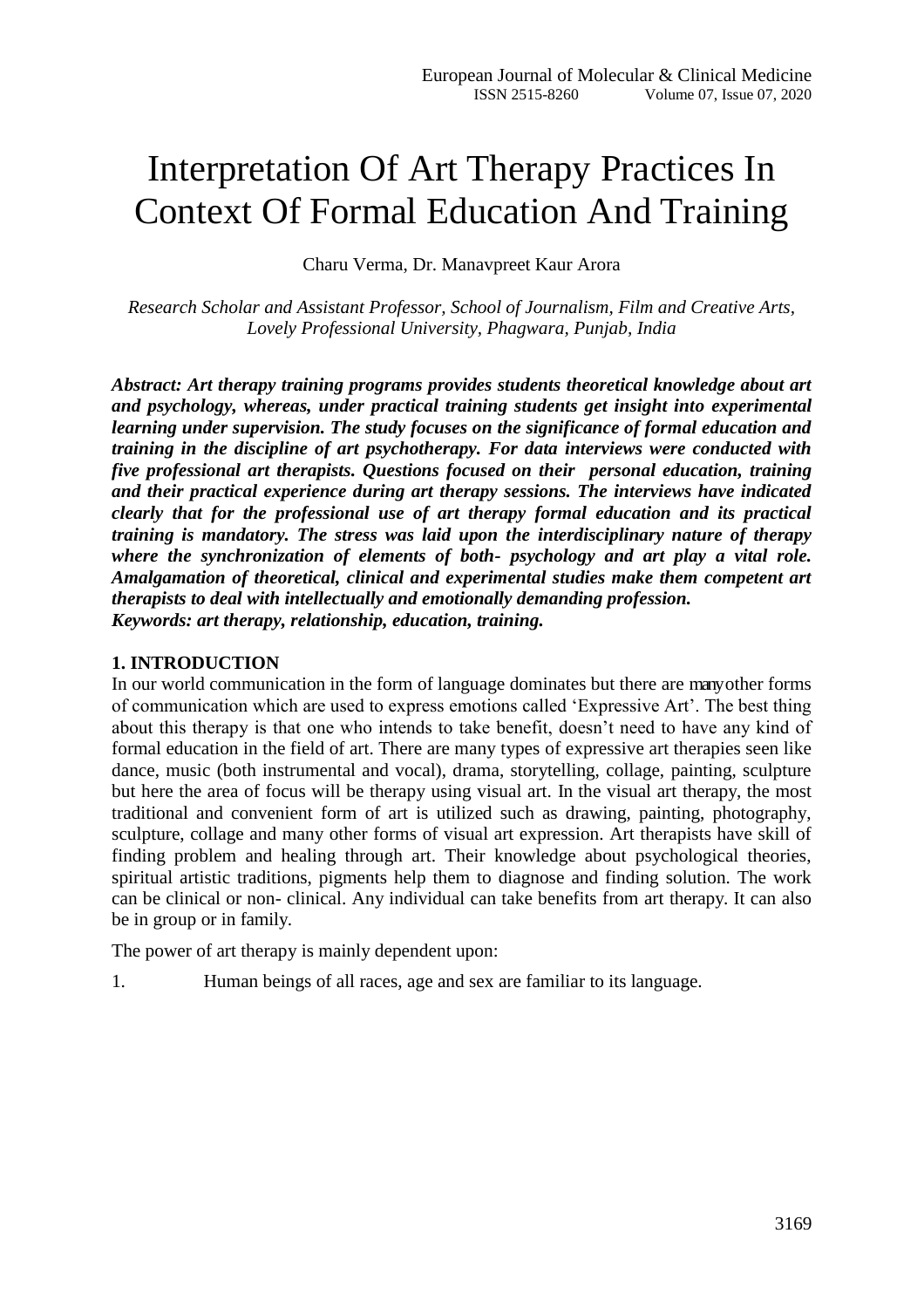2. It has a capacity to target the hidden sufferings and makes a hope to deal with it by art therapists by bringing it to conscious.

In art therapy a therapist has to go through the client"s final artwork, process of artwork and what is a client's absent product, which was tried to make with the help of art material but was unsuccessful. In this process, the role of art therapist is very important. Art is majorly involved in it. So, the question arises that everyone who is formally or informally educated in the field of art is competent to work in the field of art therapy or a formal training should be a primary requirement?

# **2. ART THERAPY PRACTICES**

Mental health is seen as an important aspect of the society. Art therapy profession is quite popular in clinical and non-clinical set-ups among people. In non-clinical settings art is seen as therapy and aids humans in art studios and creative workshops. the person seeking benefits through art works with art materials. The other form of art therapy is where "art" is used in therapy. In this, art therapists use their skills to evaluate and assist client to heal their mental distress. The art therapy sessions are designed keeping in mind of therapeutic goals and purposes. The area they work is very vast like self-awareness, coping with stress, ease traumatic experiences, increase mental abilities and improvement in interpersonal relationship. Activities and material are chosen by art therapists according to the age and mental level of the clients. In short, art therapists lay a role of psychotherapists using art as a medium to improve the symptoms of mental illness and self-discovery.

# **3. HISTORICAL OVERVIEW**

Its history seems to be very old when art was used for healing in ancient caves. It is very new and still lot to come out in the field of mental health. 'Art Therapy' as term firstly came into existence in late 1940 in UK by the artist Adrian Hill where he used therapeutic applications of drawings and paintings on tuberculosis patients. For this Hill explained, enabled patient to "build up strong defense against his misfortunes" (Hill, 1948:103). Adamson also contributed a lot in the field of art therapy in Britain when he saw people felt themselves healed through art as it gave them outlet for expressing their feelings. The only matter of concern was act of creation. He advocated "free Expression" and used to invite people to his studio to paint or sculpt freely without any judgement or comments. He never favored psychological interpretation as he called it 'therapist's own projections'. Hogan called his work 'noninterventionalist'. A psychologist Margaret Naumberg in USA at around the same time displayed model on Art Therapy which focused on withdrawing unconscious with the help of art. The roots of this model are based upon the relationship between the patient and the therapist. The expression of hidden thoughts through symbolic designs were the form of communication between a therapist and the client. Website of New York University calls Margret Naumberg "a pioneer for offering different courses and training seminars for graduate level programs in Art Department and Art Professions in New York University. As Naumberg developed diploma and graduate courses in Art Therapy in Art Department; kramer in 1973 developed Master of Art Therapy Program. Two parallel streams in Art Therapy "Art as' and 'Art in' started and were run. So, in USA Art as psychotherapy kept developing where the stress is upon the relationship among the art therapist, client and the artwork. While working on the benefits of art it was proved art assimilates great power in healing mind and body. So, these days in schools, universities, workplaces art is observed as stress buster. In western countries it helps to gain a kind of self-satisfaction and self-appreciation. The benefits of art as therapy are immense but in the therapeutic use; art is also seen having great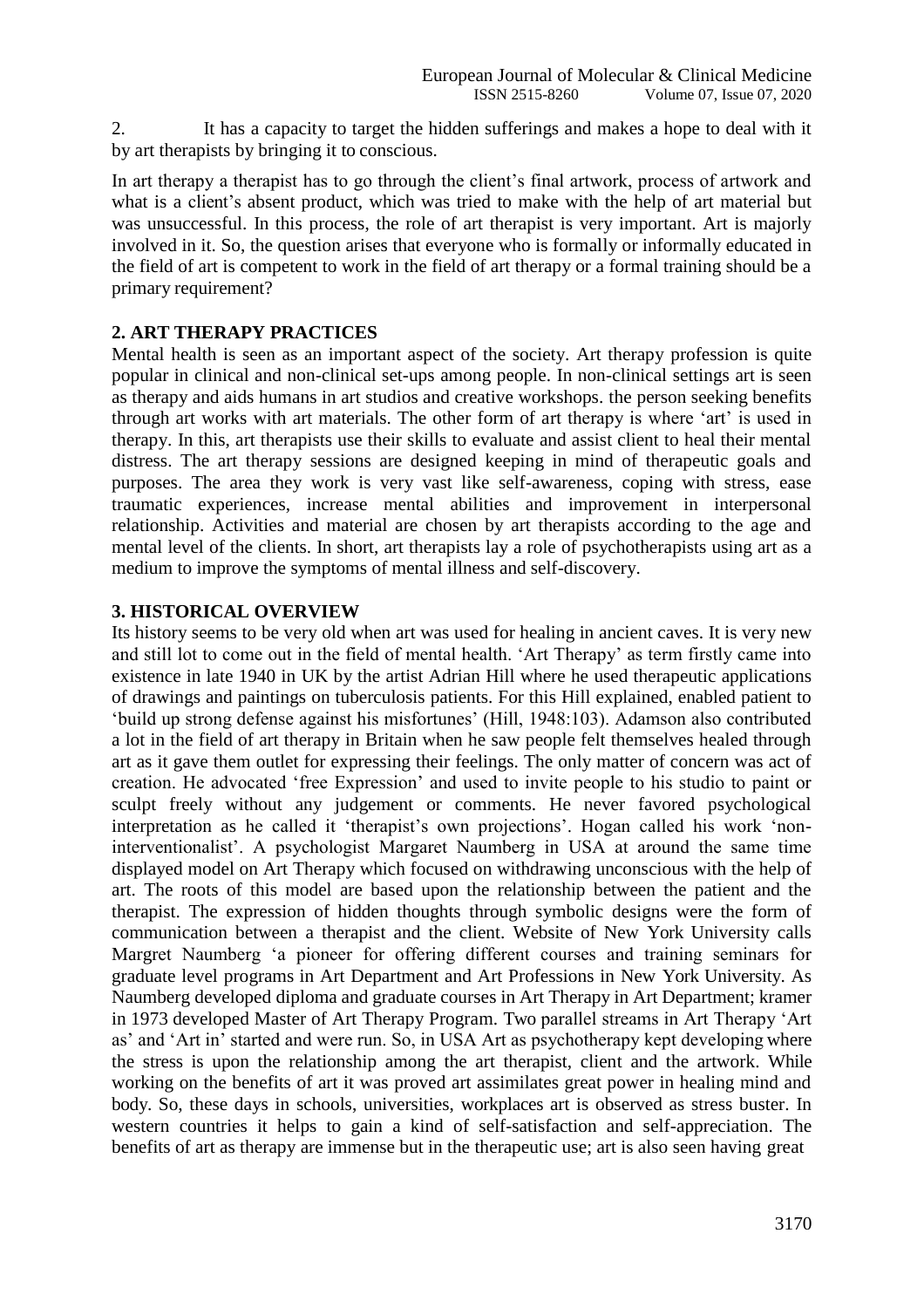potentials in it. Art in therapy has proven benefits for the patients in physical as well as in mental needs as it carries with different methodologies for treatment and assessment process. The people from all ages and sex can avail its benefits. Art therapy is not only meant for the treatment of physical and mental problems, but it covers the wide area of human life. It can help any individual for personality development, stress relief and many other days to day issues related to the family and work. It can also be used as mode of self- discovery, emotional control, managing addictions.

Scientifically it has been proven that art helps to enhance brain functioning. Its effects on the brain patterns and different emotions are being observed. It improves the serotonin levels which is important chemical and neurotransmitter in humans. It helps to regulate appetite and digestion. The scientists are observing links between serotonin and depressions. A leading translator in the neuroscience into education, Eric Jensen, states in his book "Arts with the Brain in Mind', "The system they include our integrated sensory, attentional, cognitive, emotional and motor capacities are the driving forces behind all other learning."

#### **4. LITERATURE REVIEW.**

Jamie Sanders from St. Catherine University in "The Use of Art in Therapy: An Exploratory Study" records people experiences in an emotional pleasureable states when they see or indulge in art making activity. She joins art making with social work by calling it an activity to enhance human wellbeing. Art is being used in making social connections, for development of own and spiritual growth and in great number of human explorations. The use of art in self evaluation and share emotions and experience is being done for long times. In different types of art therapy, she further explains, different tools for therapy which are receptive, expressive, symbolic. Further, while talking about the strengths of art therapy she calls it a way to cope with life"s stressers like pains and limitations and self- discipline, selfawareness,and self-exploration. In conceptual frame work in post-modern art therapy types are narrative, solution-focused, cognitive behavirol, psychodynamic and humanistic. After interviewing art therapists, in conclusion, she says that choosing art therapy depends upon the age of the client, out of all expressive therapies art was most widely used by the therapists and liked by clients.

According to American Art Therapy Association (AATA), which was founded in 1969, and is known as world"s prime art therapy membership association " the mission of American Art Therapy Association is to advocate for expansion of access to professional art therapists and led the nation in advancement of art therapy as a regulated mental health and human services profession" (August 2016). It calls art therapists a master degree clinicians who work with all the ages follow the ethics and scopes of practice which is honouring the beliefs of every individual. Along with master degree an art therapist has to ensure training in the field of process of creativity, understanding psychology, group therapies, assessment of art therapy, research and understanding of multicultural populations. Completion of 100 supervised practicum hours and in clinical setup 600 supervised hours. Preparatory training in studio art and psychology in graduate studies. The established standards by Ameican Art Therapy Association are looked after by Accrediation Council for Art Therapy. Art Therapy Credentials Board, Inc. (ATCB) with AATA looks after the testing process and awarding crendentials to the art therapists for professional and high-caliber practice of the therapists. Following are the credentials administersed by ATCB at national level:

Provisional Registered Art Therapists (ATR-Provisional)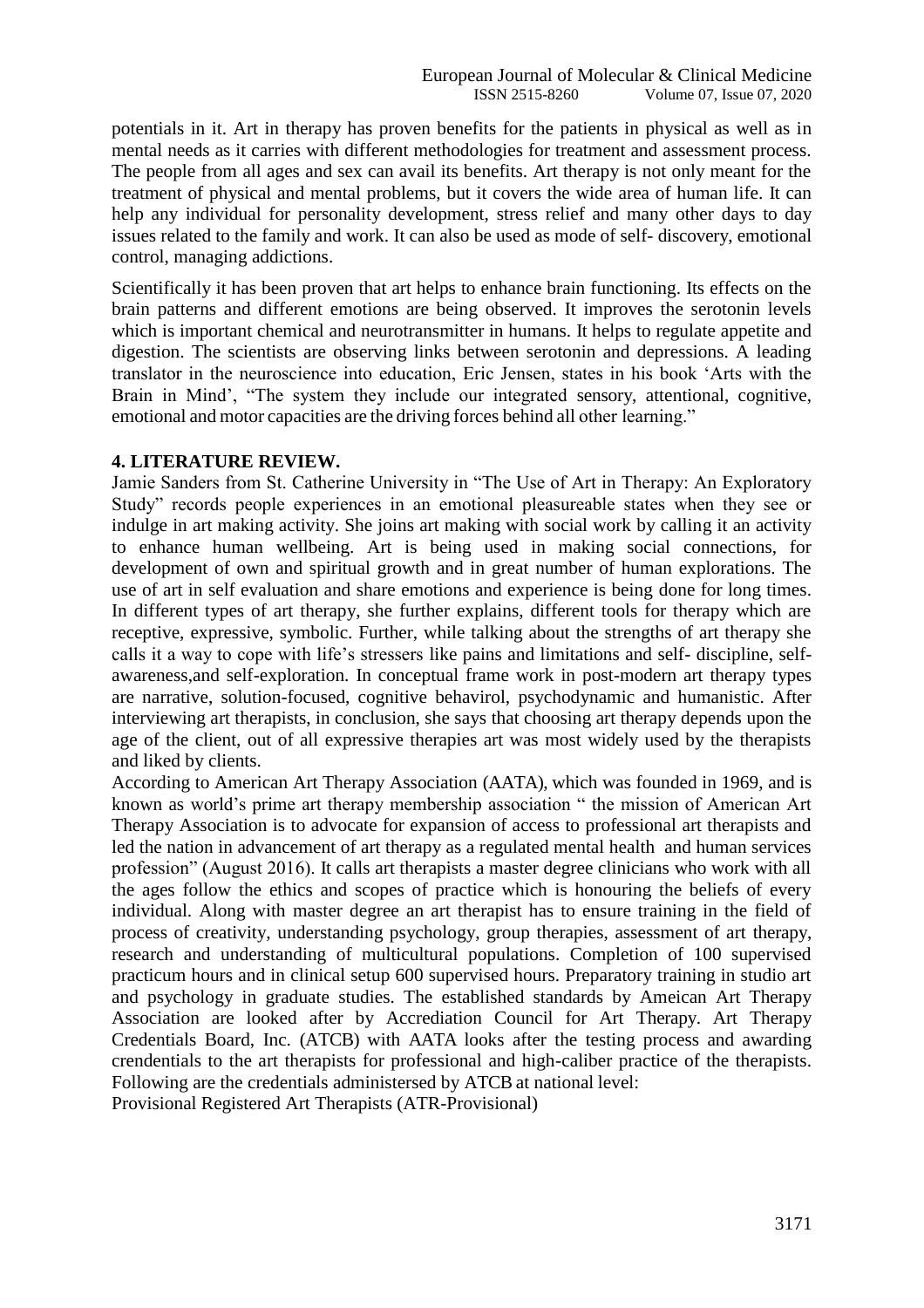Registered Art therapist (ATR) Board Certification (ATR-BC) Art Therapy Certified Supervisor ( ATCS)

Frances E. Anderson in Art Therapy: Myths and Realities calls art therapy field new as work started in this field in 1930 and American Art Therapy Association (AATA) was founded in 1969 with about 100 people and by 1979 the number of members were 1324. This area was majorly created interest in "special education" and new job opportunities. Author by sharing own experience where she faced challenges as an art teacher with special children. It motivated her to join art therapy program. Further she writes about art therapy training which started from one degree to 28 graduate, 11 clinical training, 5 special training and 42 undergraduate programs. When it comes to the definition of art therapy, in 1976 in AATA conference a session " Art Therapy: An Exploration of definitions" was conducted and no cear consensus results were attained. But it can be said that art can be used as therapy or it can be used as a vehicle of psychotherapy. To get registered as an art therapist with degree one has to be an active member of AATA for six months and should have completed 1000 paid hours with client. Work area for therapists can be schools, special children schools, rehabilitation centres and mental hospitals. To become an art terapists one should study psychology along with art education. This field needs attention not only in the matters of education but also research.

David edwards in his bookart therapy

## **5. RESEARCH METHODOLOGY:**

The central idea of this paper is art therapy education particularly its academic and training context. For this qualitative research method was opted which tried to describe and explain professional art therapists" views points were collected in the form of survey and interview method. 5 senior and highly respected art therapists from existed professional network with vast experience in this field from Canada and USA were selected for interview. Carry Cardwell in canada with experience of 30 years in art therapy was the first one who agreed for interview. She completed her post graduation from Lesley Graduate School with 800 supervised practicum hours and registered with American Art Therapy Association. Sally Chung, a young art therapist in Canada working with Art As Therapy centre in Orangeville branch, mastered in her field and attended 700 practicum hours which included direct client contact and also case management and report writing. In USA Emery Mikel- managind Director of Water and Stone Art Therapy Centres. She has been running six branches in different parts of New York and New Jersey with total work experience of more then twelve years. In the name of academic qualification she has done masters degree in Transpersonal Counselling and Art Therapy from Naropa University and out of 1500 hours of practicum training 1000 hours were in direct client contact. Cindy Schwab in USA working therapist in Women Shelter Home done her Masters of Professional studies in school of visual art, NYC. Her experience in this field is about sixteen years and practicum hours were 1500. Cindy strongly believed in constant training to understand new concepts in the the field for this she had plans to attend two training classes of fifteen days each. Another art therapist named stephnie Sakland, who run Art Therapy Pros- an art therapy centre since five years. After completing her Masters Degree in Art Therapy and Counselling from C.W. Post, Long Island University, USA she attended 700 hours practicum training, attended two internships of 1500 hours for ATR-BC licence and later she attended another 1100 hours training for state licence. The indepth interviews included examples and their experiences so that the significance of art therapy education and training understood easily. The aim of the questions were to explore in detail about the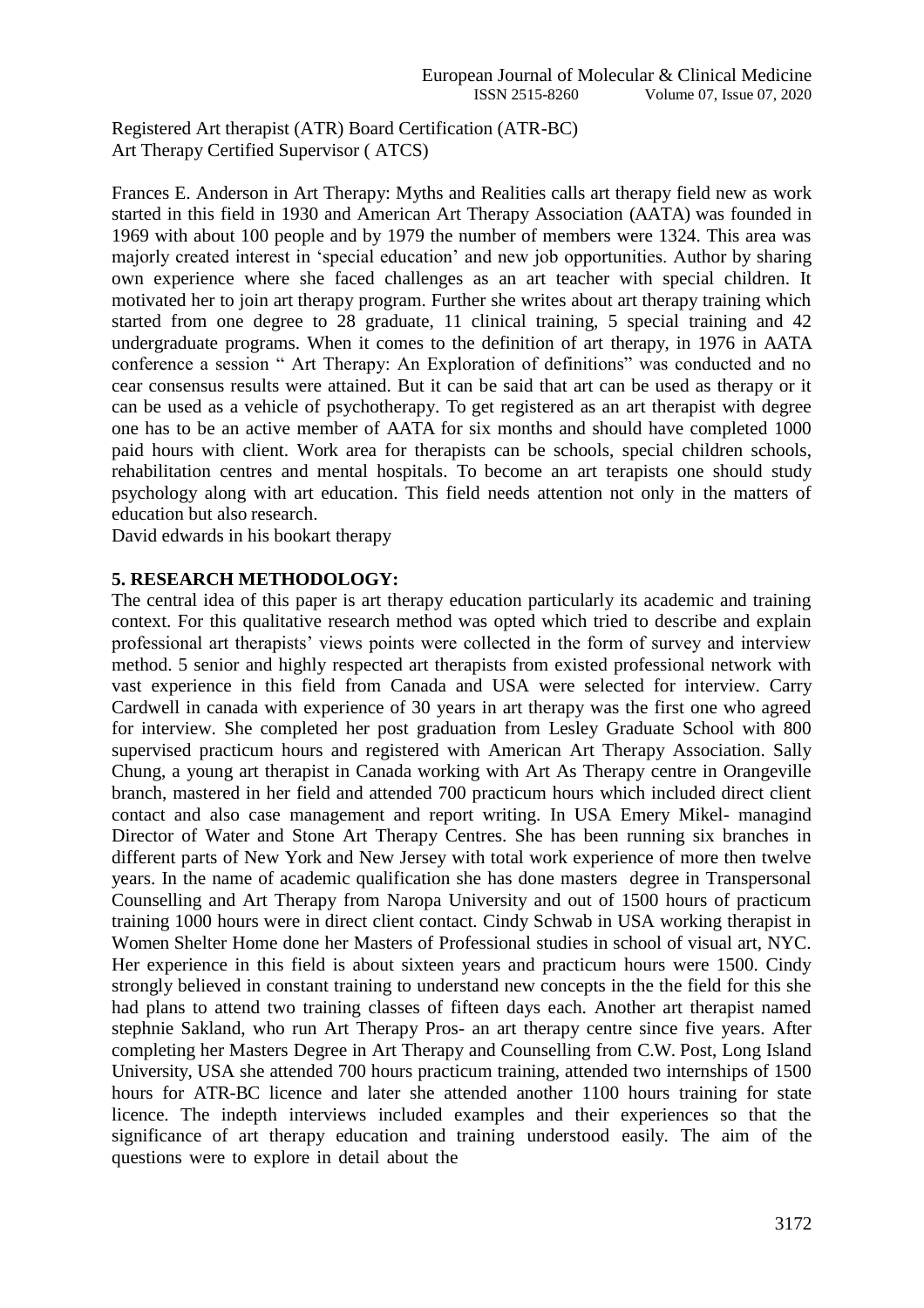significance of education and training in art therapy. Four interviews were taken at work place of art therapist. While, one interview was conducted in a park. All interviews were recorded

# **6. FINDINGS**

From the transcriptions of the interviews, text fragments were selected according to the research questions. These were:

1. Formal Education

2. Training

3. Relationship between Formal Education and Training

Formal education: for practicing art therapy one must acquire knowledge about certain elements and principles of art and also the creative process. Theories and methodology related to psychology and counselling plays equally important role. 4 therapists out of five fully agreed to it whereas Carry Cardwell partially agreed by affixing "social work" word along with educational qualifications. It is said partially because she wanted a social worker to have expertise in art.

"If you became a social worker I would be okay with you doing art therapy cause you are already and artist"

"Yes, its different. You have to be an artist to do art therapy. If you are a social worker and an artist, its okay, it has changed with time. Cause I see there are so many competent people but yeah, If, you are a music therapist, you have to be a musician."

But, she strongly recommended the need of synchronisation of psychology and art to work as an art therapist.

"The thing is when you are working as an art therapist that is a full-fledged profession. So, you have to have psychology background and art."

In the following quotes Sally Chung illustrated how art therapists have talked about gravity of formal education for delineation of art therapy.

"Ya, I mean art therapy is a form of psychotherapy. So, you provide psychotherapy- therapy to anyone. I would say education is crucial. I would say rather its very unethical and quite harmful either if someone is not trained in art therapy and therapy providing services to someone and sharing this is therapy. I don"t find that ethical. You don"t find… Ya, just like a chef, I mean if they had no formal education in cooking and they cook, say I am a cook and when you cook and prepare, here for you. It would be the same."

Emery Mikel strongly supported the need of formal academic qualification with its practical training:

"So, my degree in psychology and art therapy. So, I have those pieces, so, some of these classes which are not just art therapy based, they were actually psychology based. So, we had the grounding in psychology degree- understanding of how the mind works, how the body works, it what that actually happens and then learn how to also use the art materials and art with and then specific art classes are really pin pointed. What is this combined so, we have the base in both of those and then combine them, which allows, it allows for me to do setting with client and only the art therapy but when I see them needing something else I have to choose the knowledge to go there with them."

Therapist highlighted duel aspect in art therapy. In the curriculum not only art is taken as important subject but psychology is also equally important to understand the working of mind and body along with depth knowledge of art materials. Combination of both subjects makes an art therapist having the capacity to transform the character of a person.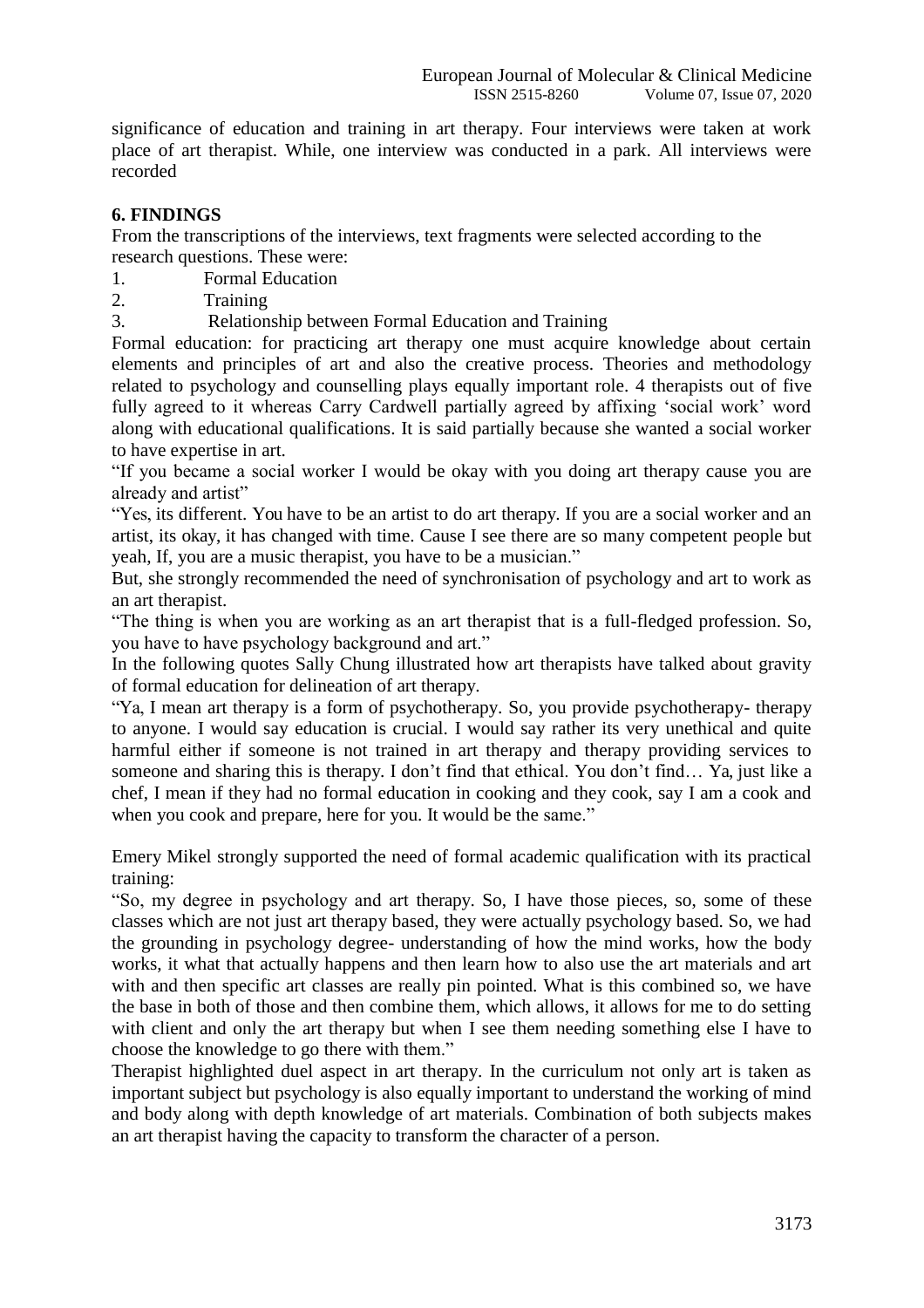Cindy Schwab working in Women Shelter Home and come across with many types of situations everyday founds formal education and training as an integral part of the life of art therapist.

"so when treating, anyone you treating, people with diverse background and I think in order to understand people and understand what are you seeing have to do very quick assessment like I say who you are dealing with, now this is, this is not, there is not talking here"

"One cannot call oneself an art therapist unless they hold a masters level degree as well as some sort of regulated certification or license that is administered by a governing body, such as local government or the art therapy credentials board. There is danger in someone stating that they provide therapy when they are not trained, or that they are able to provide a specialty, but they do not have the skill set to understand the power as well as the limitations. I think it sets individuals up to feel that they can practice unhindered by an ethical body to answer to."

Sally Cung shared her own experiences to make understand the role of academic qualification and training for any art therapist.

"I mean my course is very extensive 16 months program. So, doing that I needed to be go through all the different psychology approaches, starting from psychoanalysis to cognitive behavioral therapy to dialectical behavior therapy. There are many things we have studiedtrained properly to how to work with population starting from babies toddlers to like older population"

Education in the classroom helps stimulating personal and professional growth of future art therapists. Malchiodi agreed to the point that "Dynamic experimental group" courses which are based on working with art materials have the capacity to provide the experience of "being fully heard and deeply understood". (Malchiodi, 2003, p.61) so formal education remains the core component of art therapy.

## **7. TRAINING:**

Just as an art therapy education is an indispensable part of art therapy, its training is also inseparable element. The second aspect after formal education in art therapy is putting education into practical process. Therapists in their interview laid emphasis on experience of practical knowledge which is generally called practicum hours which includes specific hours of supervised and clinical training. Sally Chung"s views in this concern:

"So, absolutely a big part of art program is doing practicum intern hours. So we have to do 700 hours. A part of that had to be direct client contact and other part had to do with case managing and you know note writing, supervision, there are many things a part of the program."

Training in art therapy is very important because it gives a chance to the upcoming art therapists an in-depth experience to work directly with clients. This part of the study is very important as this gives them an opportunity to understand self-ability and they also learn to work with experience and link their theoretical knowledge in practical. It gives self-exposure and helps to fight fears.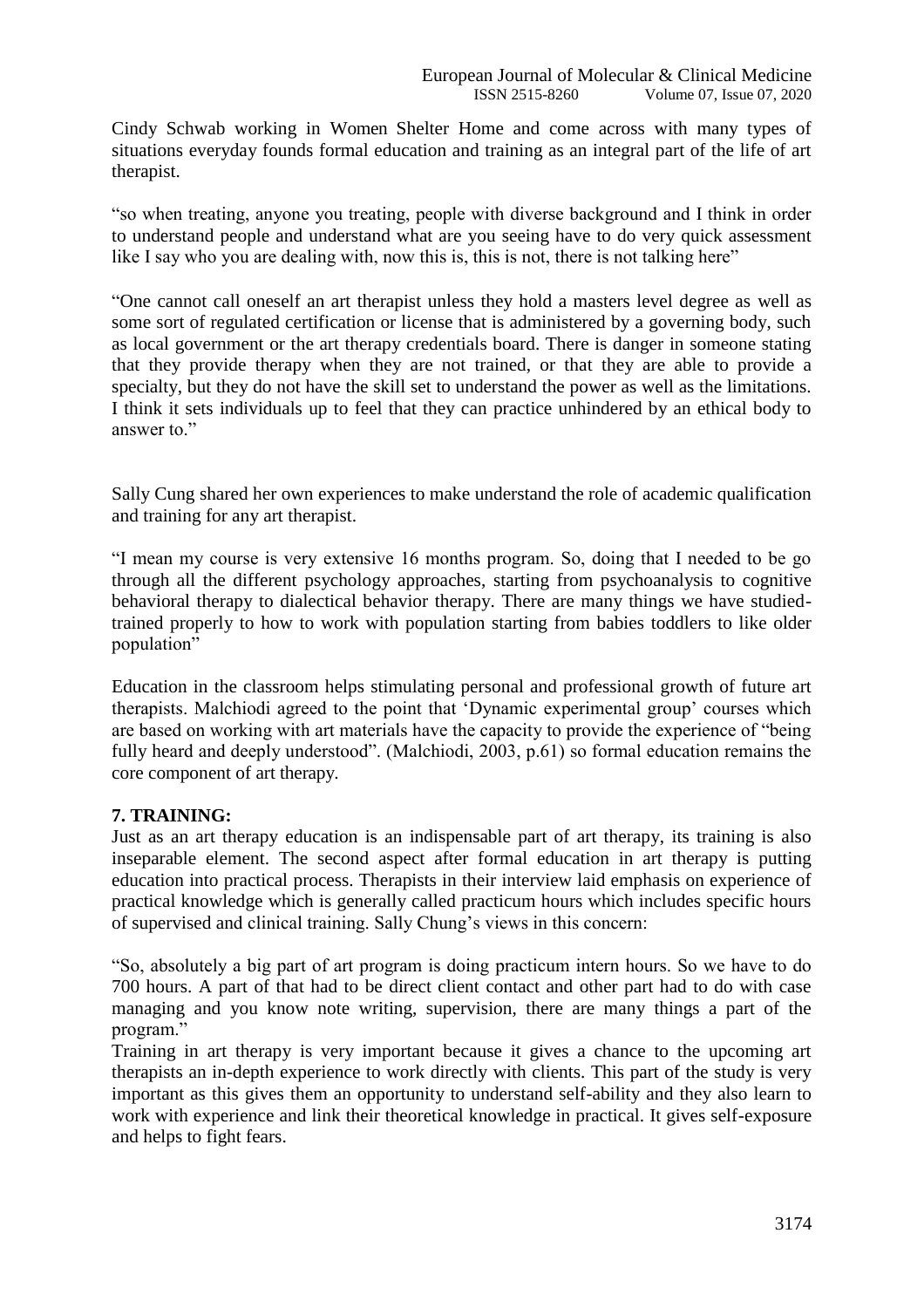The work of art therapists includes understanding of emotional issues and work towards resolving it. Professional training gives chance to art therapist to step into emotional world of others through art. Emery Mikel who is specials with the cases of grief, pain explains benefit of training in the field of emotions:

"Ya, I think that also when, I work a lot with grief and loss and death and dying. Those are my favorite things to work with. So the emotional aspects come up pretty strong and any work with them also to the different things and then I connect exist with those comfortably and my classes and my training and more the psychology and meditation classes are just art therapy, really gave me a ground for that so I could exist, were strong factors."

Training of art therapists enhances their skills and their experience with clients prepare themselves for their life-long process. Their further trainings like attending workshops, attending conferences lend a hand to acquire specialist skills in different areas. Practical training under supervisor helps them to monitor their own competency. Case and Dalley (1992: 167) also supports supervision of practical training by calling it essential for all practitioners.

# **8. RELATIONSHIP BETWEEN FORMAL EDUCATION AND TRAINING:**

Buffet of many kinds of elements like psychology, art education training (supervised and independent) and passion play important role to become a successful art therapist. where learning certain essentials of art therapy in the classroom enables them to practice their profession under supervision. This doesn"t only help a therapist to maintain psychotherapeutic relationship with client but also assists to have knowledge and understanding about self. Integration of theoretical and practical training helps to strengthens the following are the areas of art therapists:

 Concepts for the art psychotherapy are cleared which are integral part to establish a therapeutic relationship with a client.

 Familiarity with theoretical aspects like background and advance research about the field is gained by student.

 Practical training gives insight to art therapists to excel their skills of managing different types of clients in the context of age, sex, and their focus areas.

## **9. CONCLUSION:**

The techniques and methods of art therapy is based upon the wellness of the individual. So, for an art therapist a balance of theoretical education with clinical and experimental learning is must. It can be sufficient hours of supervised training under a person with the responsibility of clinical art therapy. Having understanding of visual art for art therapy is fundamental requirement. Case and Dalley (1992: 148) says that the foundation of art therapy without the base of visual art is eroded. First is their assumption about elements and principles about image. Further, their understanding about materials and technical know-how. Next comes familiarity with cultural, traditional, technical and psychological contexts which are reflected during art therapy sessions.